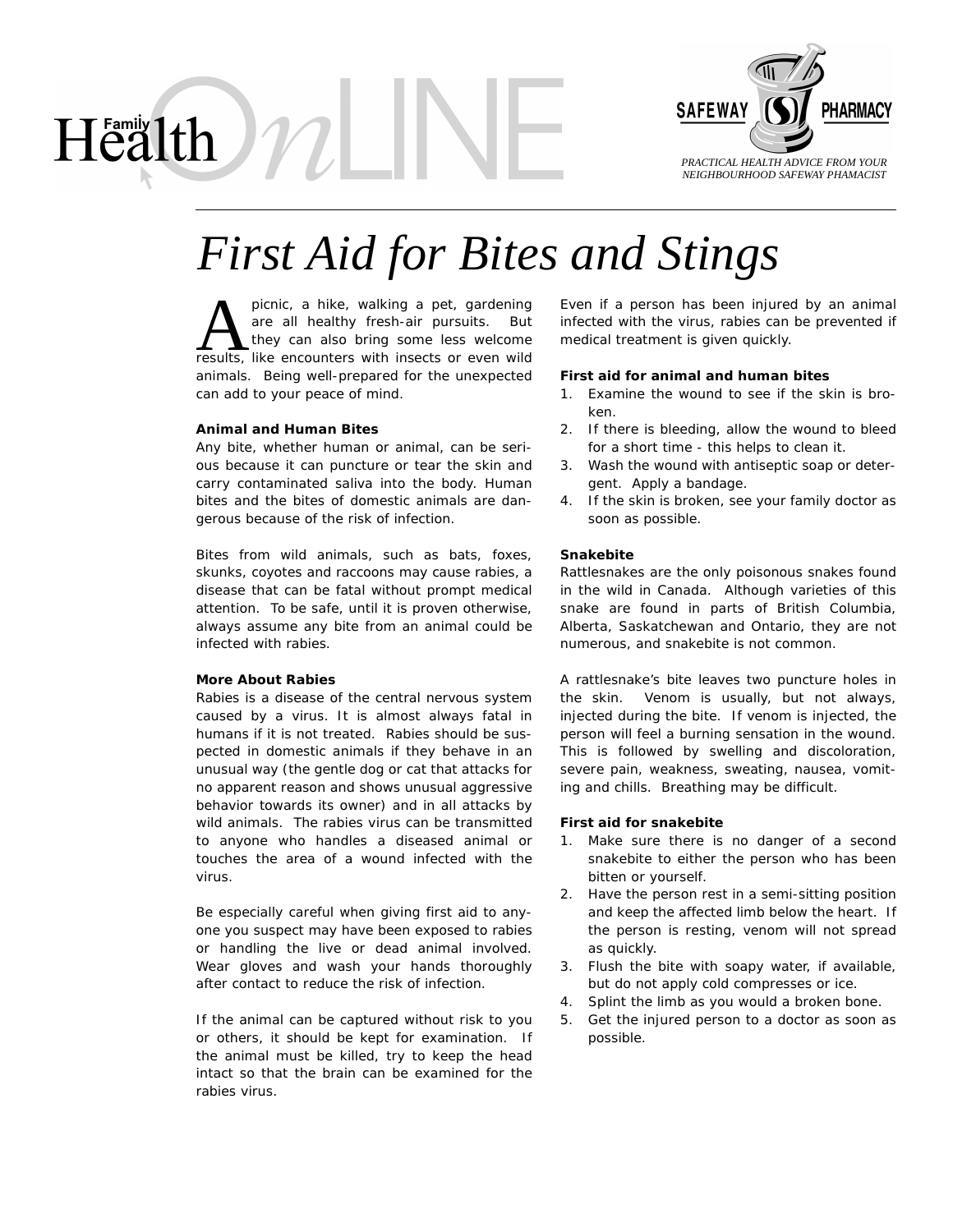



### **Precautions when dealing with snakes and snakebite**

- Most snakes will be within 10 metres (30 feet) of the place where the bite took place - be careful.
- If there is any other method of transportation do not let a person bitten by a snake walk to medical help.
- Do not give the person alcohol to drink.
- Do not cut the puncture marks or try to suck out the poison with your mouth.
- If the snake is killed, take it with you for identification but do not touch the snake directly. Avoid the snake's head - a dead snake still may have a bite reflex.

#### **Insect bites and stings**

In most people, an insect bite or sting causes only painful swelling with redness and itching at the site. But some people are severely allergic to these stings and being stung may cause a lifethreatening allergic reaction.

When a person has been stung, ask about any previous allergic reactions to a sting. Also look for the signs of allergic reaction.**\*** If you suspect that it is occurring, place the person at rest and give appropriate first aid.

# **Signs and symptoms at the site of an insect bite or sting**

- sudden pain
- **swelling**
- heat
- redness
- **itching**

### **First aid for an insect bite or sting**

- 1. Examine the sting site closely, looking for the stinger that may still be in the skin. If it is there, remove it by gently and carefully scraping it and the attached poison sac from the skin. Do not use tweezers, fingers or anything that may squeeze more poison into the body.
- 2. For irritation at the site of the sting, apply rubbing alcohol, a weak solution of ammonia or a paste of baking soda and water. Ice can also be used. Do not use alcohol or ammonia near the eyes. If the sting is in the mouth, give the person a mouthwash of one teaspoonful of baking soda in a glass of water, or, give a piece of ice to suck on.

3. If there is swelling in the mouth, or if there is difficulty breathing, this is an emergency situation. Get medical help quickly.

# **Signs and symptoms of allergic reaction to an insect bite or sting**

- general itching, rash
- a bump on the skin that may be white, pink, reddish or blotchy
- generalized swelling especially of the airway or tongue
- trouble talking or swallowing
- weakness, headache, faintness
- fever
- breathing difficulties that may be severe
- anxiety, abdominal cramps, vomiting

#### **First aid for severe allergic reaction**

- 1. As soon as you identify severe allergic reaction, send for medical help.
- 2. Stop any activity and place the person in the most comfortable position for breathing - usually sitting upright.
- 3. People who know that they have an allergy to insect stings often carry prescribed medication, usually in the form of a prepared hypodermic syringe and oral medications in an allergy kit; e.g. ANA kit. Help the person use the prescribed medications.
- 4. Stay with the person until medical help takes over. Reassure the person since fear and anxiety will make the condition worse.

#### **Ticks**

Ticks are found in abundance throughout the forests in some parts of Canada. They drop from the foliage onto animals and humans, biting through the skin and anchoring themselves with barbed mouth parts. A tick will suck the host's (the person or animal) blood for many hours and become quite large. At the end of the meal, the tick detaches itself and drops off.

Poison from ticks may be harmful. They sometimes carry disease such as Lyme Disease that can spread to humans. A tick on the body should be removed. If you find a tick, check your body and clothing thoroughly; there may be others.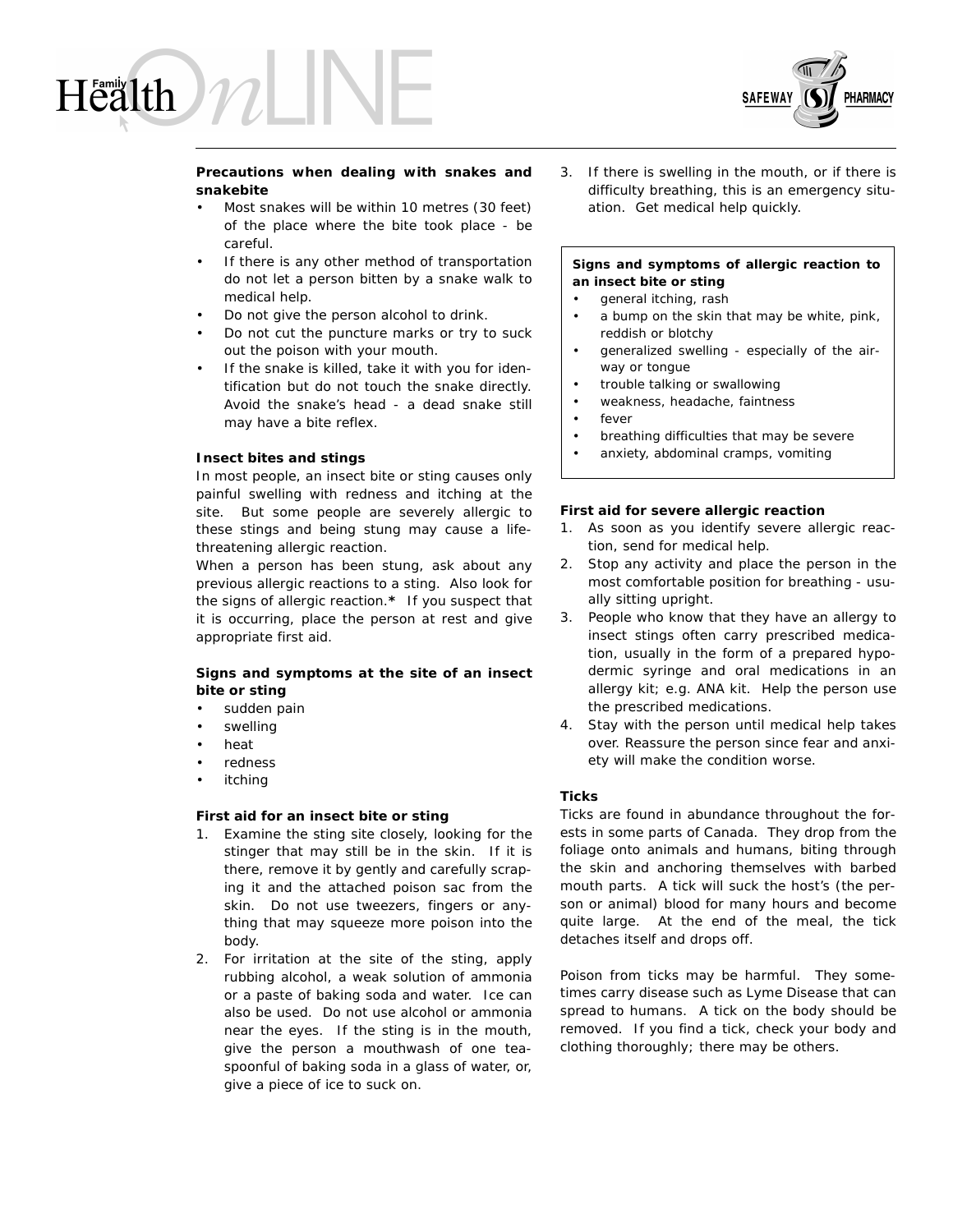# Health



# **First aid for tick bite**

- 1. Remove the tick. Grasp it as close as possible to the skin and pull it away with even, steady pressure. Avoid squashing an engorged tick. Infected blood may spurt into your eyes, mouth or a cut on the surface of your skin. If you do not have tweezers, wear gloves or cover your fingers with a plastic bag or tissue paper.
- 2. Clean the area with soap and water and apply an antiseptic to prevent infection. Wash your hands.
- 3. A doctor should see the injured person as there is a risk of disease transmission by ticks. Take the dislodged tick for identification.
- 4. If the site of the bite shows any sign of infection, or there are other worrisome signs or symptoms within the next week, the person should see a doctor.

#### **Leeches**

Leeches live in swamps, ponds, lakes and stagnant water. Some feed on the warm blood of animals or humans. A leech makes a tiny cut in the skin that may not be felt at the time, and attaches itself to feed on blood. Once a leech is attached, trying to pull it off often does not work. The leech may be torn into smaller parts, making it even harder to remove those parts still attached. This may increase the risk of infection.

#### **First aid for lesions from leeches**

- 1. Detach the leech by making it let go. Apply salt, heat from an extinguished match head or other source, or a drop of kerosene, turpentine or oil to its body. The leech should detach itself from the skin and fall off in one piece. Do not pull or scrape the leech off the skin.
- 2. Clean the area with a paste of baking soda and water or a weak solution of ammonia. This will also relieve irritation.
- 3. If the site of the bite shows any sign of infection in the next week, the person should see a doctor.

#### **How to prevent bites and stings**

The best way to prevent being bitten or stung is to avoid being exposed to animals or insects, but this is not always practical. Animals and insects usually only bite or sting if they feel threatened. By giving creatures plenty of room, and by not startling them, you will reduce the risk of being bitten or stung. Follow the precautions below to further reduce your risk.

#### **Preventing animal bites**

- When traveling in the bush, make lots of noise. Animals in your path will hear you coming and get out of your way.
- When camping, use proper precautions for storing food, washing dishes, etc. Get more information on this from books on wilderness travel.
- Do not feed wild animals.
- Stay away from any animal that seems unusually friendly or fearless.

# **Preventing snakebite**

Snakes do not attack or "hunt" people - they only bite when they feel threatened. If you are in "snake country":

- Learn more about the habits of snakes so you can better avoid them.
- Never put your hands or feet where you cannot see what is there:
- - if climbing rocks, do not reach up and put your hand on a ledge where a snake may be sunning itself.
- - do not kick under a dead tree to loosen it, there could be snake under the tree. Use a stick to loosen the tree.
- If you see a snake, avoid it. Remember a snake does not travel very far, and it will probably be in the same area on your return.

#### **Preventing insect bites and stings**

• Avoid using or wearing products to which stinging insects are attracted, for example: - certain perfumes and other scents attract insects.

- aromatic hair shampoos often attract insects.

- If, near your home, you discover a nest of stinging insects, have it safely destroyed as soon as possible. Delaying this will only result in a larger nest with more insects.
- Teach children not to panic when bees or wasps come near them. Panicking will only agitate the insects. Teach children to wait calmly for the insects to leave, or to gently brush them away.

**Preventing tick bites**